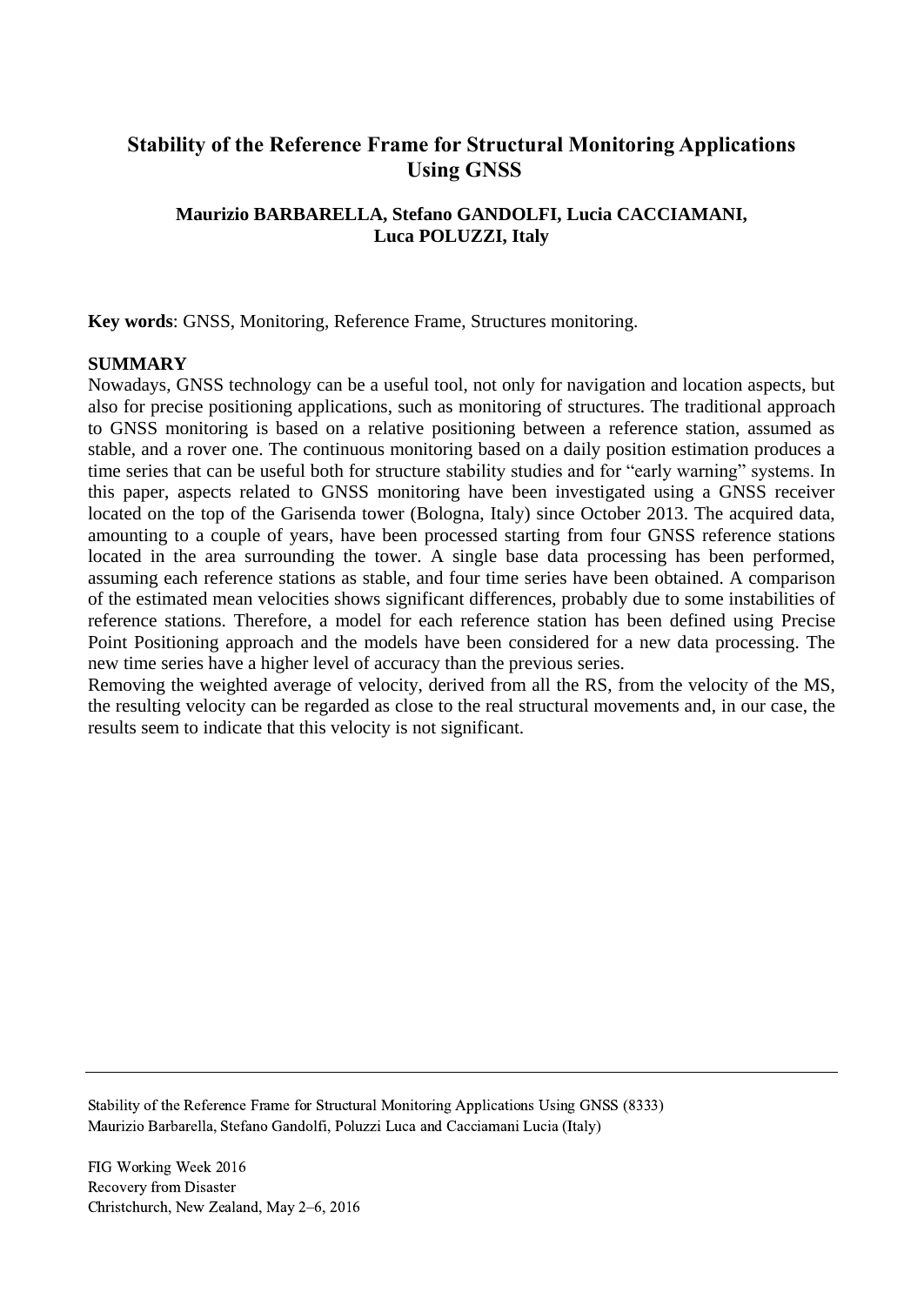# **Stability of the Reference Frame for Structural Monitoring Applications Using GNSS**

## **Maurizio BARBARELLA, Stefano GANDOLFI, Lucia CACCIAMANI, Luca POLUZZI, Italy**

### **1. INTRODUCTION**

Nowadays, GNSS technology can be a useful tool, not only for navigation and location aspects, but also for precise positioning applications, such as monitoring of structures. This technique allows an all-weather continuous remote control, as well as a quite low cost both for instrumentations and for monumentation aspects.

The traditional approach to GNSS monitoring is based on relative positioning between a reference station (RS) and one, or more, monitoring stations (MS); repeatability and accuracy of a GNSS relative positioning depends on the distance between RS and MS. For that reason, in order to obtain high precision using L1 receivers in cases such as structural monitoring, when the expected movements are usually very small and slow, a RS has to be materialized as near as possible to MS.

For data processing, several software packages are available, both by GNSS manufacturers and by scientific institutions. Recent free and open source software packages, such as RTKLIB (Takasu, 2011) and GoGPS (Realini and Reguzzoni, 2013), are particularly interesting because they allow a much higher level of customization of the data processing and post-processing phases and, for short distances, they offer performances comparable with those of more consolidated software packages, such as Bernese (Dach et al., 2015), Gamit (Herring et al., 2006), etc…

The continuous monitoring based on a daily position estimation produces a time series that can be useful both for structure stability studies and for "early warning" systems. The time series of MS position is obtained by single base positioning, starting from a RS whose position is known and assumed as stable. The hypothesis of stability of RS means that any movements of a RS would be entirely attributed to the MS; therefore, the time series of MS position may potentially represents not only movements of the monitored structure, but also any possible movements of the RS.

In order to investigate how the choice of the RS and the initial hypothesis of RS stability affect the MS results, a case study with one MS and more than one RS can be considered; the time series of MS positions can be calculated from each RS, performing single base data processing. The monitoring results should be independent from the RS and the different MS time series are expected to be consistent with each other, regardless of the RS considered in data processing.

In this paper, the monitoring of an historical tower, the Garisenda tower in Bologna (Italy), has been considered as the case study. So, a GNSS permanent station was installed on top of the tower in October 2013, and has been considered as the MS. A particularity of this case study is the presence of four existing GNSS permanent stations located in an area of about 2 km from the tower; data acquired from the four stations were available and they have been considered as RS. Furthermore, the four permanent stations were installed years earlier than the MS, between 2004 and 2012, and the prolonged GNSS data series have been used to estimate models of RS positions, by means of Precise Point Positioning (PPP) approach and GIPSY OASIS II. The models of RS have proved useful to investigate how behaviours of RS affect the monitoring results.

Stability of the Reference Frame for Structural Monitoring Applications Using GNSS (8333) Maurizio Barbarella, Stefano Gandolfi, Poluzzi Luca and Cacciamani Lucia (Italy)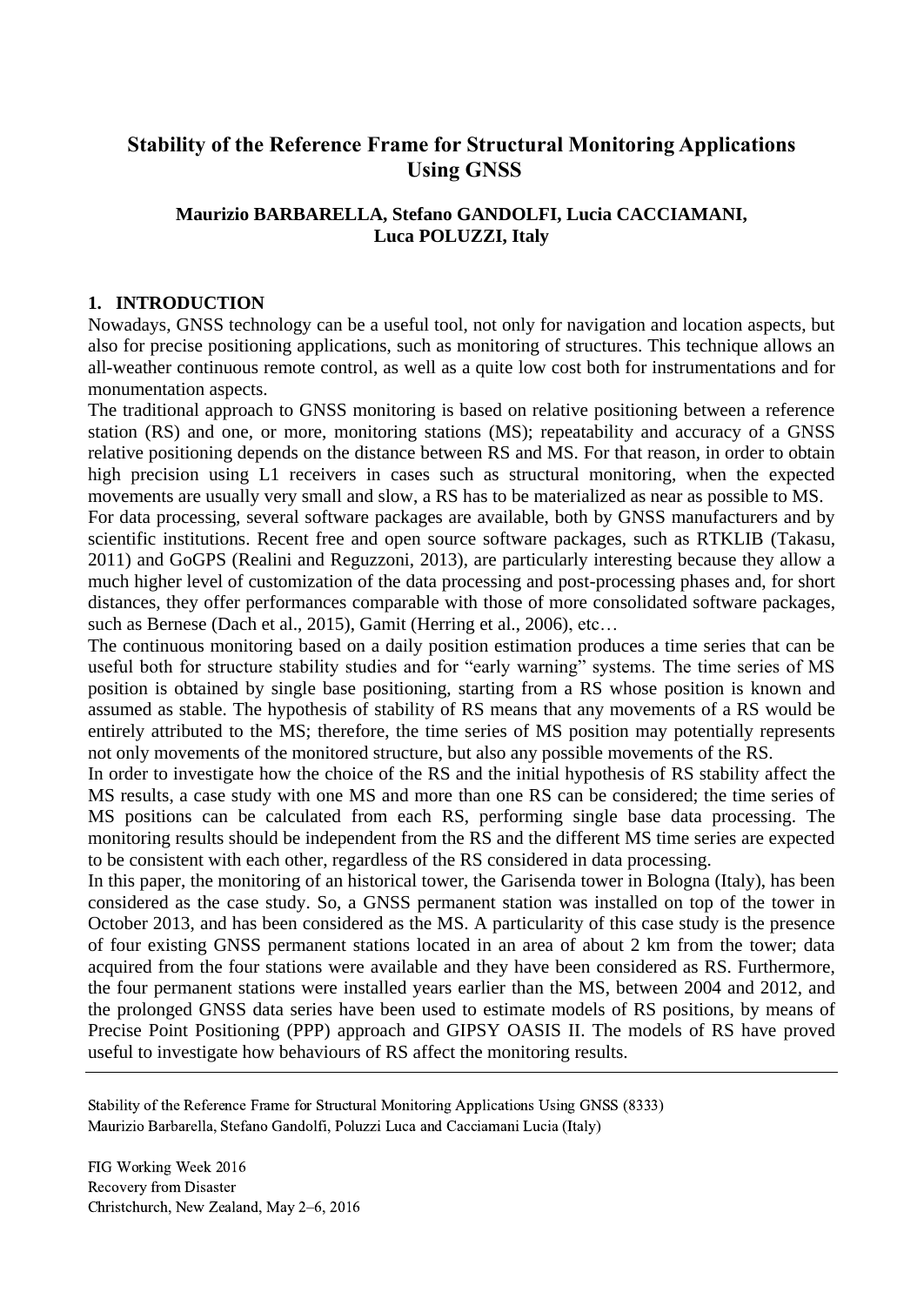## **2. CASE STUDY**

#### **2.1 The Garisenda tower in Bologna (Italy)**

In this study, two years of data acquired by a GNSS station located on the top of the Garisenda tower of Bologna (Italy) have been used. The Garisenda tower is one of the most important features of Bologna's cultural heritage, but it is notoriously affected by problems of stability and has already been monitored using different techniques (Baraccani et al., 2014). The Garisenda tower can be dated to around the last two decades of the eleventh century and during construction the foundation soil underwent subsidence phenomena (Giordano, 2000). This caused the tower, originally about 60 m tall, to tilt markedly. Today it stands at a height of 48 m and has a slope of 3.22 m towards the northeast. Therefore, several projects have been undertaken to reinforce the structure over the last decade and after completion of the work, at the beginning of the year 2011, a monitoring system<sup>1</sup> was installed on the tower in order to monitor its structural behavior by means of a long-base deformometer, deformometer, extensimeter, laser displacement sensor and inclinometers. In 2013, the Department of Civil, Environmental and Materials Engineering of Bologna University installed a permanent GNSS station on the roof of the Garisenda for the double purpose of monitoring the building and testing the satellite technology for this type of application. The station acquires 1 Hz GNSS data and send them via mobile phone technology to a computer server that stores all the received raw data. Starting from 1Hz data and a kinematics data processing some studies have been done concerning the possibility to improve the real time solution using sequential filtering (Gandolfi et al., 2015b).





Figure 1 – On the left the "Two Towers" of Bologna and on the right the location of the town Bologna. The Garisenda tower is the shorter of the two, located on the left, and the taller one (on the right) is named "Asinelli",

<sup>1</sup> http://www.tecnoinmonitoraggi.it/cms\_descrizione\_sistema\_monitoraggio.html

Stability of the Reference Frame for Structural Monitoring Applications Using GNSS (8333) Maurizio Barbarella, Stefano Gandolfi, Poluzzi Luca and Cacciamani Lucia (Italy)

FIG Working Week 2016 Recovery from Disaster Christchurch, New Zealand, May 2–6, 2016

 $\overline{a}$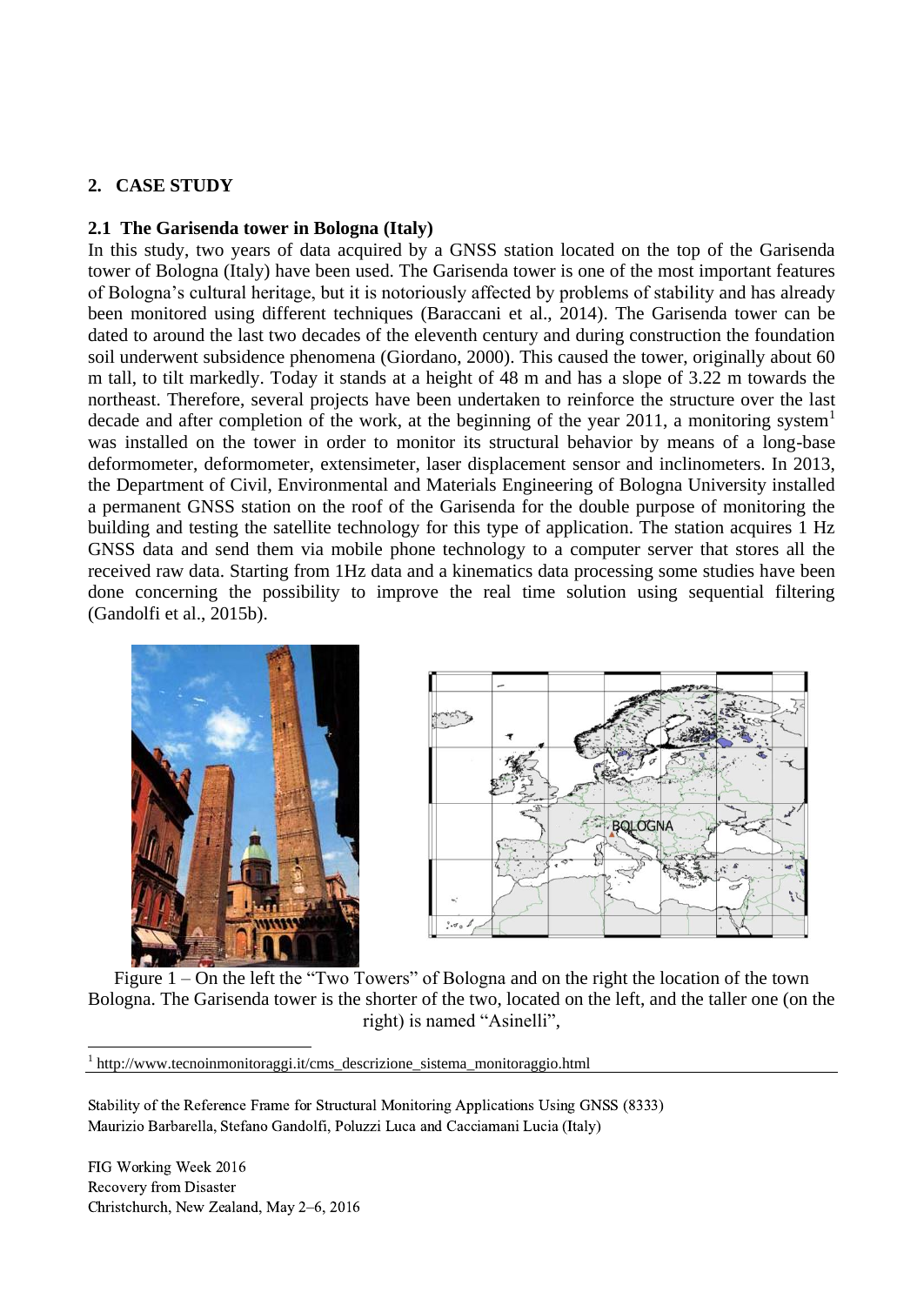#### **2.2 Data set and reference stations used for the study**

As mentioned in the introduction, the traditional approach to GNSS monitoring is based on relative positioning between a reference station (RS) and one or more monitoring stations (MS), materialized at different locations of a monitored object. Positions of MS are measured from RS, assumed as stable. It is also known that repeatability and accuracy of a GNSS relative positioning, in differential data processing approach, depend on the distance between RS and MS. For that reason, in such cases as structural monitoring when the expected movements are usually very small and slow, a RS has to be materialized as near as possible to MS.

In this case study, data acquired by four existing dual frequency geodetic GNSS permanent stations located in the area surrounding the Garisenda tower were available.



<span id="page-3-0"></span>Figure 2 - Map showing the positions of the Garisenda tower MS (BOGA) and the four RS (BOL1, BOLG, BLGN, BO01)

Those four permanent stations, established at different times and for various applications and purposes, are considered as the RS.

BOL1: Dual frequency geodetic GNSS Permanent station installed on the roof of the School of Engineering and Architecture by the Department of Civil, Environmental and Materials Engineering (DICAM) of the University of Bologna in 2004, for real-time positioning

Stability of the Reference Frame for Structural Monitoring Applications Using GNSS (8333) Maurizio Barbarella, Stefano Gandolfi, Poluzzi Luca and Cacciamani Lucia (Italy)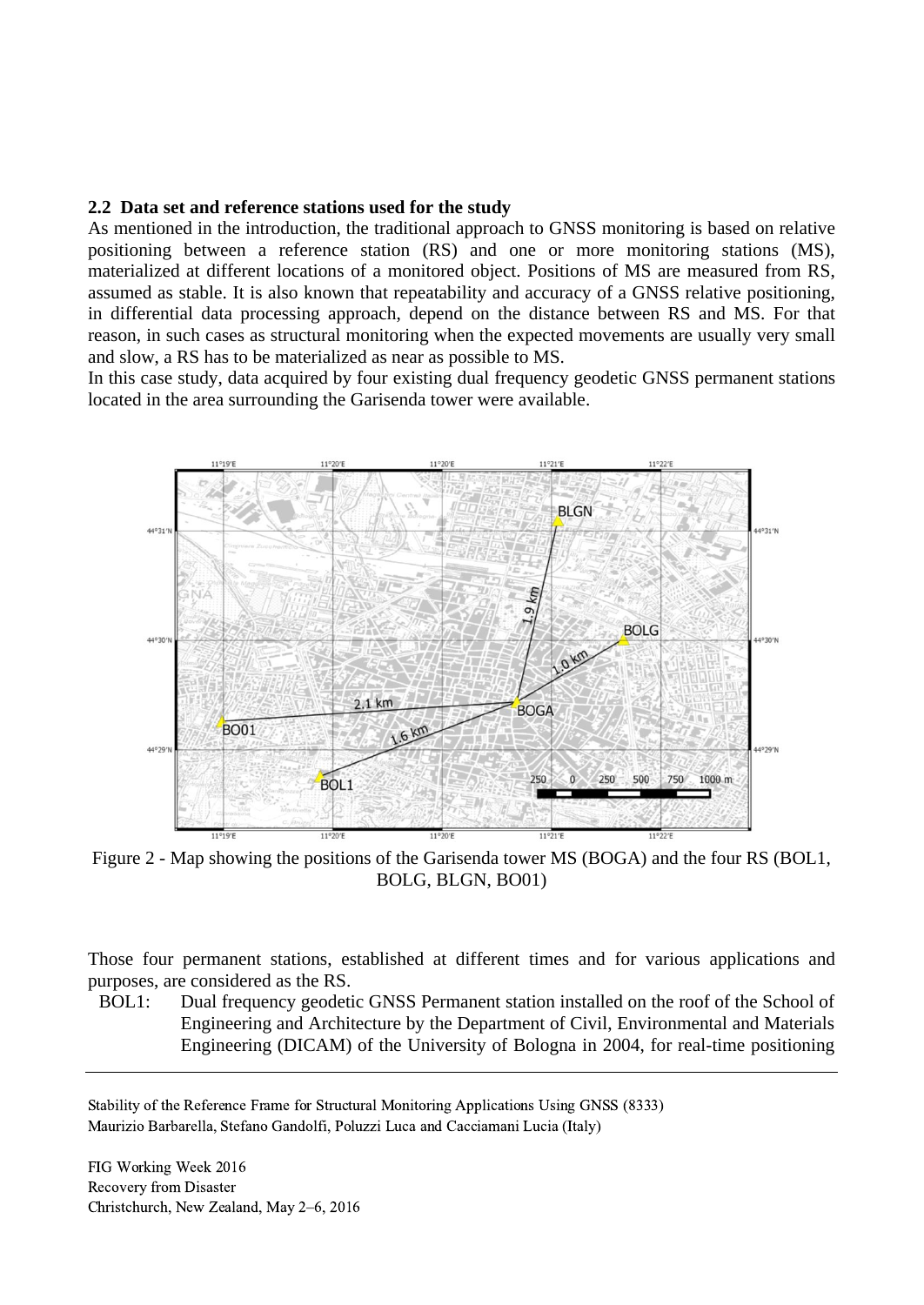applications.

- BOLG: Dual frequency geodetic GNSS Permanent station installed by the Department of Physics and Astronomy (DIFA) of the University of Bologna in 2005 and part of EUREF Permanent Network (EPN).
- BLGN: Dual frequency geodetic GNSS Permanent station installed by the Italian National Institute of Geophysics and Volcanology (INGV) in 2008, primarily for geodynamics studies.
- BO01: Dual frequency geodetic GNSS Permanent station installed in 2012 by a private company for precise positioning applications in Emilia Romagna (Italy).

The four RS [\(Figure 2\)](#page-3-0) are located within a distance of about 2 km from the MS on the Garisenda tower, their characteristics are listed in [Table 1.](#page-4-0)

| <b>GNSS Reference</b> | Receiver       | Antenna Type        | Distance from |
|-----------------------|----------------|---------------------|---------------|
| <b>Station</b>        | Type           | and Radome          | BOGA (km)     |
| BOL1                  | Leica GX1230GG | Leiax 1202GG - NONE | l.6           |
| <b>BOLG</b>           | LeicaSR9500    | LEIAT302+GP         |               |
| <b>BO01</b>           | Trimble 5700   | TRM41249.00 - TZGD  | 2.1           |
| <b>BLGN</b>           | Leica SR520    | LEIAX1202 NONE      |               |

Table 1 - Characteristics of each GNSS RS and their distances from the MS.

<span id="page-4-0"></span>The receiver on the Garisenda tower (Rec. Type: Leica GX1230GG, Ant. Type: LEIAX 1202GG, Radome: NONE) has been acquiring data since October 2013, therefore a period of about 2 years (from 2013.7 to 2015.7) is available.

### **3. DATA PROCESSING AND RESULTS ASSUMING EACH REFERENCE STATION AS STABLE**

GNSS data acquired by the Garisenda station (BOGA) during the 2 years period have been processed with data acquired by each RS, using RTKLIB and performing a single-base positioning. RTKLIB is an open source software package, which features several calculation modes. The RS have been assumed as stable and have been assigned fixed ITRF2008 coordinates; the main calculation parameters adopted for the data processing are listed below

- Constellation: GPS+GLONASS
- Observables: Carrier Phase
- Frequencies: L1+L2
- Positioning Mode: Static
- Filter Type: Forward
- Ionosphere Correction: Broadcast
- Tropospheric Correction: Saastamoinen
- Satellite Ephemeris/Clock: Broadcast
- Data sampling: 30 seconds

A *Perl* script has been implemented to automate the data processing phases. The results of data processing are four time series of MS positions, each referred to one of the RS.

Stability of the Reference Frame for Structural Monitoring Applications Using GNSS (8333) Maurizio Barbarella, Stefano Gandolfi, Poluzzi Luca and Cacciamani Lucia (Italy)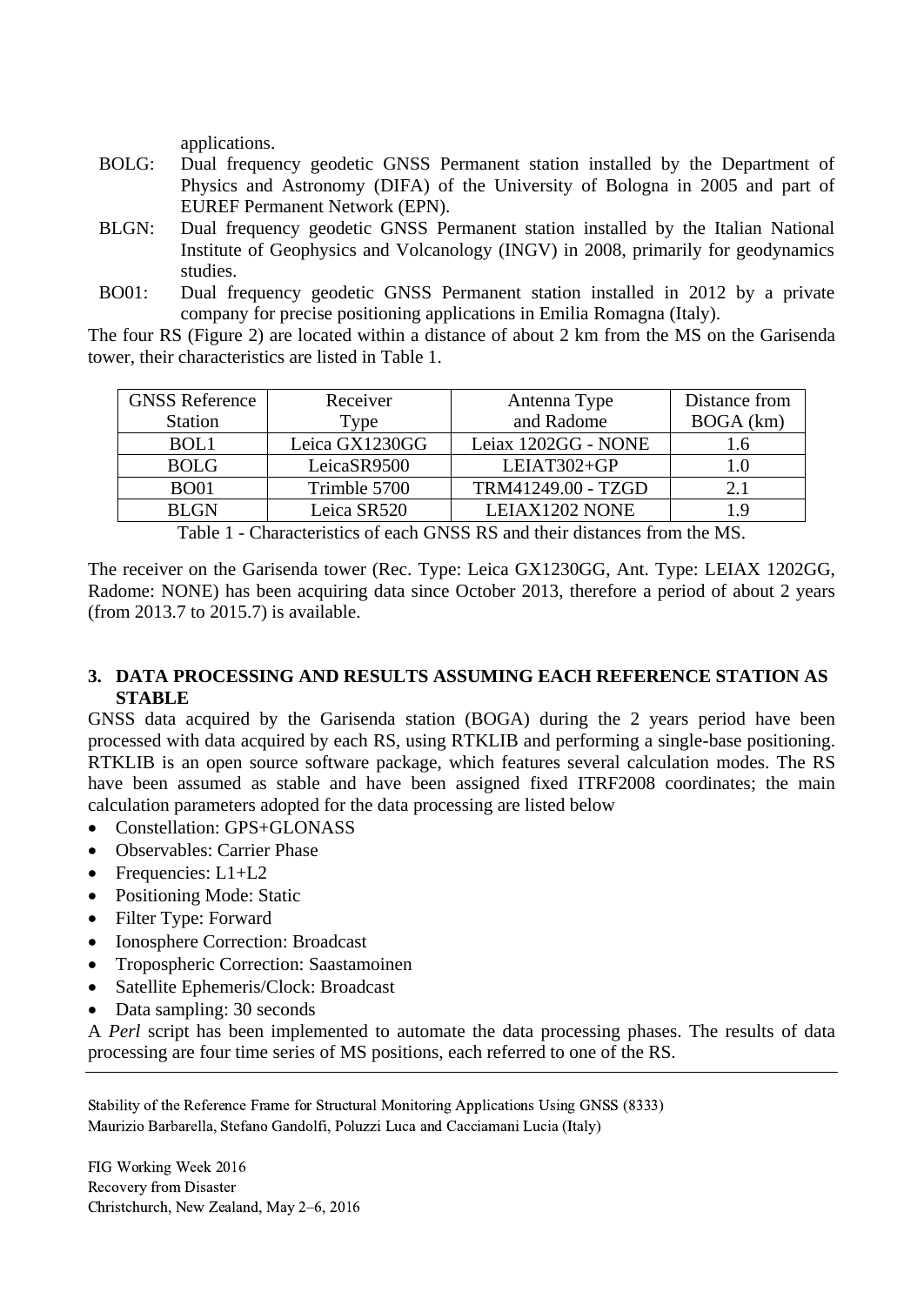In order to separate the plane components and the height, all results and graphs have been represented in local geodetic reference frame.

To make the reading of this paper easier, we define  $BOGA_{BOL1}$  the time series of the MS BOGA obtained from the reference station BOL1; time series of BOGA obtained from the other RS are named accordingly.

#### **3.1 First results and discussion**

The four time series of the MS have been represented into the same graph [\(Figure 3\)](#page-5-0), so as to compare the results obtained from the different RS. For each time series, mean velocities of the MS have been estimated. Since the main purpose of this paper is not to discuss the position determination of an unknown point but the monitoring of a point, the time series displayed in [Figure](#page-5-0)  [3](#page-5-0) have been shifted of a fixed value in y-axis. This allows a better view of results and, in particular, it highlights differences between the mean velocity values, as well as the presence of signals and the scattering of each solution. The gaps in time series, evident in the graphs, have been caused by problems of the MS and interruptions of data transmission. The two vertical lines, after epoch 2014.5, mark an interval of time when the MS receiver have ben substituted with another of the same type, to allow a firmware update.



<span id="page-5-0"></span>Figure 3 – Time series of BOGA, in local geodetic components, derived from RS assumed as stable. The time series are represented in different colours:  $BOGA_{BOL1}$  in *blue*,  $BOGA_{BOO1}$  in *red*, BOGA<sub>BOLG</sub> in green and BOGA<sub>BLGN</sub> in *magenta*.

Stability of the Reference Frame for Structural Monitoring Applications Using GNSS (8333) Maurizio Barbarella, Stefano Gandolfi, Poluzzi Luca and Cacciamani Lucia (Italy)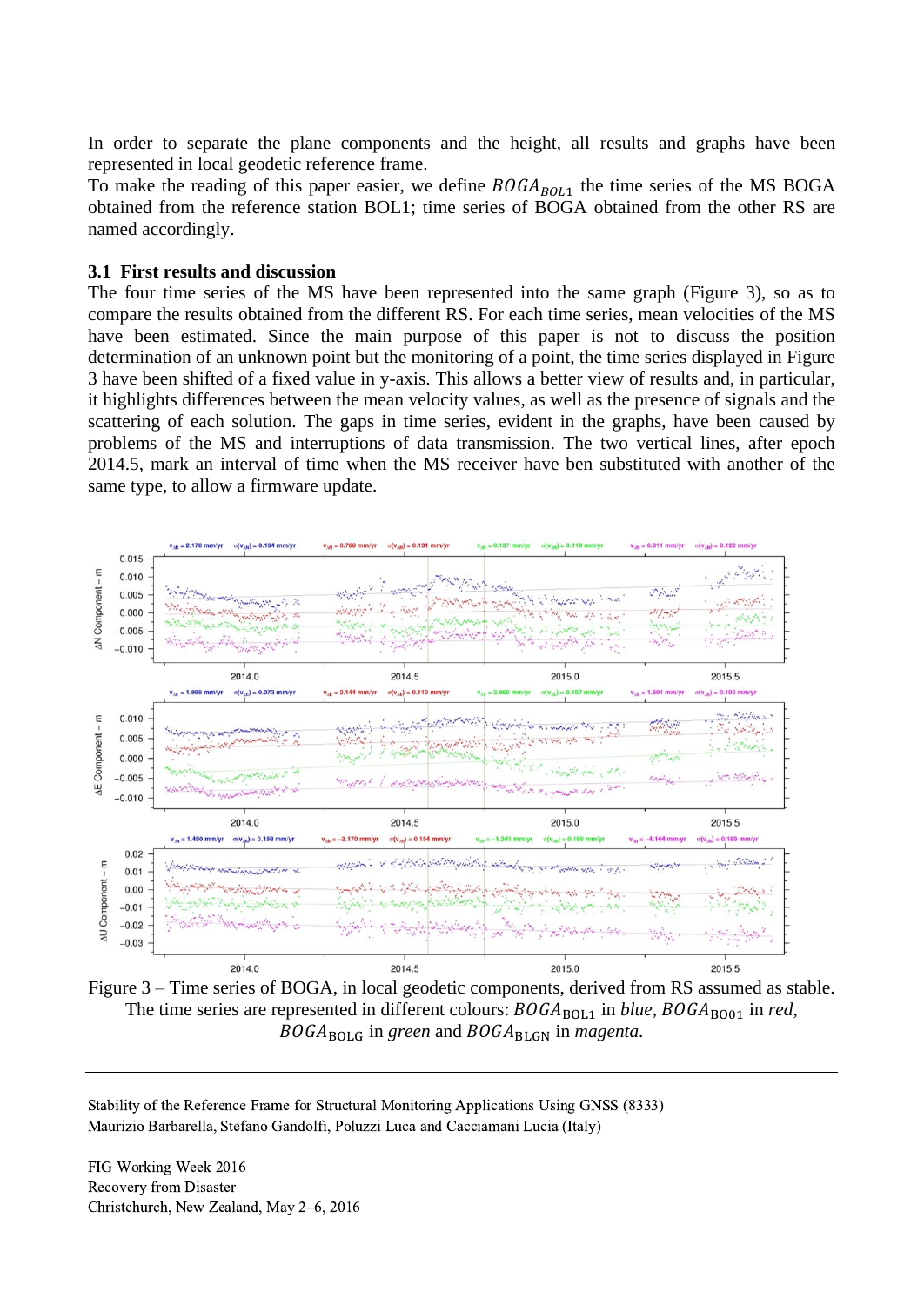As [Figure 3](#page-5-0) illustrates, the four time series of BOGA show some differences, both in terms of estimated mean velocities of the MS and of signal presence.

For a better comparison of results, the estimated mean velocities of BOGA and root mean squares values are listed in

[Table](#page-6-0) 2; for each local geodetic component a weighted average of velocities have been calculated and they are also shown in

[Table](#page-6-0) 2. The inverse of the square of RMS has been assumed as weight.

| <b>Time Series</b> | $\overline{\text{V}}_{\text{N}}$<br>(mm/y) | $\sigma_{\bar{V}_{N}}$<br>$\text{mm/y}$ | $\rm \overline{V}_{E}$<br>$\text{mm/y}$ | $\sigma_{\overline{V}_E}$<br>$\rm (mm/y)$ | $\overline{\mathrm{V}}_U$<br>$\rm (mm/y)$ | $\sigma_{\bar{V}_U}$<br>$\text{mm/y}$ |
|--------------------|--------------------------------------------|-----------------------------------------|-----------------------------------------|-------------------------------------------|-------------------------------------------|---------------------------------------|
| $BOGA_{\rm BLGN}$  | 0.82                                       | 0.12                                    | 1.50                                    | 0.10                                      | $-4.14$                                   | 0.19                                  |
| $BOGA_{BO01}$      | 0.77                                       | 0.13                                    | 2.14                                    | 0.11                                      | $-2.17$                                   | 0.15                                  |
| $BOGA_{BOL1}$      | 2.18                                       | 0.19                                    | 1.99                                    | 0.07                                      | 1.45                                      | 0.16                                  |
| $BOGA_{BOLG}$      | 0.14                                       | 0.12                                    | 2.96                                    | 0.19                                      | $-1.24$                                   | 0.18                                  |
| weighted average   | 0.75                                       |                                         | 1.97                                    |                                           | $-1.34$                                   |                                       |
| <b>RMS</b>         | 0.90                                       |                                         | 0.60                                    |                                           | 2.33                                      |                                       |

<span id="page-6-0"></span>Table 2 - BOGA mean velocities, estimated for the time series obtained assuming the RS as stable, and weighted averages of velocities in each local geodetic component.

The MS position should be independent from the RS considered in the single base data processing and the four resulting BOGA time series should provide results that are consistent with each other. To evaluate the level of agreement between the time series of solutions, Pearson's correlation coefficients (Pearson, 1895) have been calculated, assuming the  $BOGA_{BOL1}$  solution as reference [\(Table 3\)](#page-6-1).

| <b>Time Series</b> | $\rho_N$ | $\mu_E$ | U11     |
|--------------------|----------|---------|---------|
| $BOGA_{\rm BOLG}$  | 0.62     | 0.70    | 0.03    |
| $BOGA_{BO01}$      | 0.90     | 0.65    | 0.29    |
| $BOGA_{BLGN}$      | 0.59     | 0.64    | $-0.28$ |
| average            | 0.70     | 0.66    | 0.02    |

<span id="page-6-1"></span>Table 3 - Pearson's correlation coefficients, calculated assuming  $BOGA_{BOL1}$  as reference, for the time series obtained with stable RS.

[Figure 3](#page-5-0) and

[Table](#page-6-0) 2 show some significant differences between the mean velocities of the MS, estimated for the four time series. In figure 3, the East components appear to be one characterized by more scattered

Stability of the Reference Frame for Structural Monitoring Applications Using GNSS (8333) Maurizio Barbarella, Stefano Gandolfi, Poluzzi Luca and Cacciamani Lucia (Italy)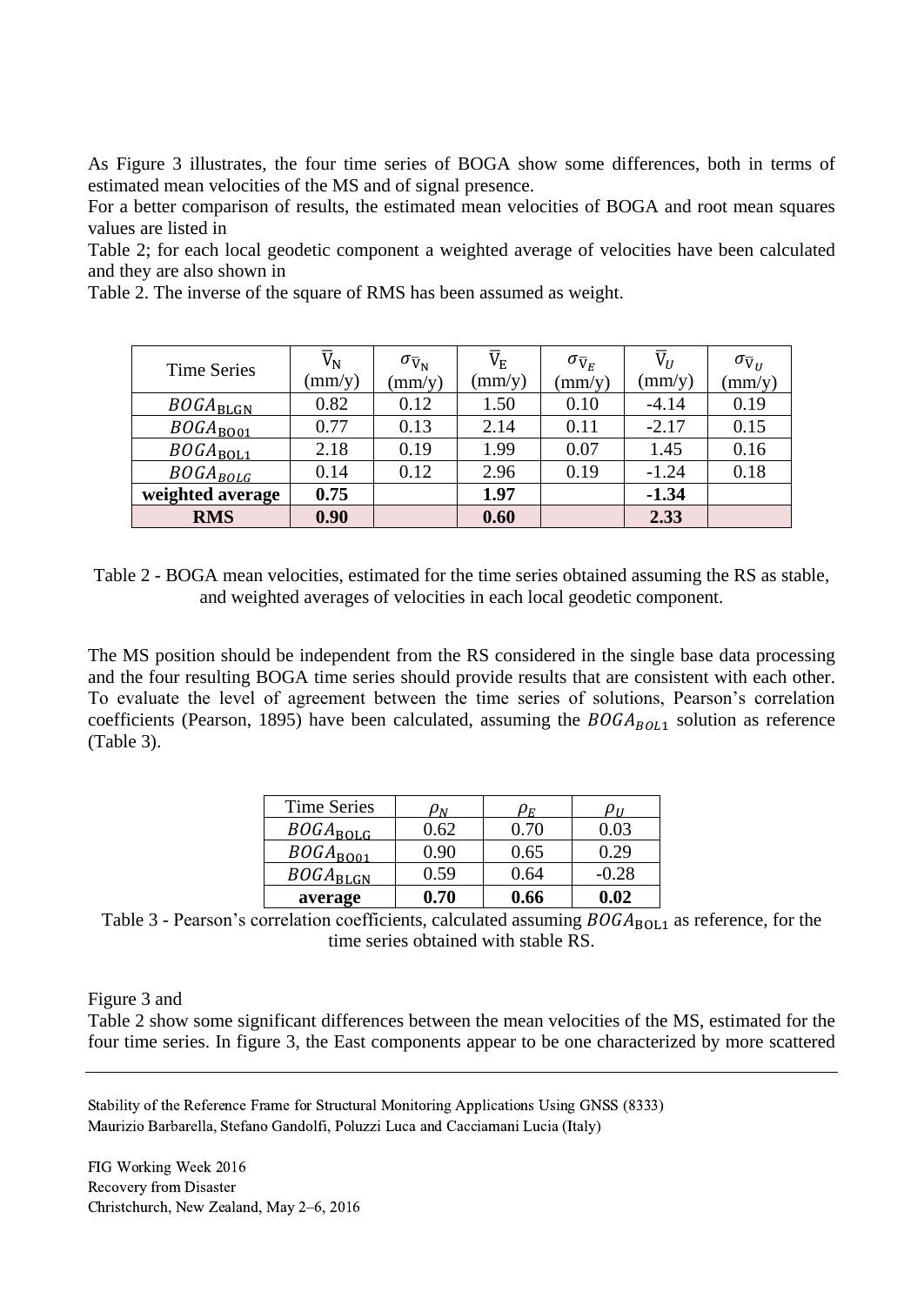solutions and more differences between time series signals, particularly the  $BOGA_{BOLG}$  solution (drawn in green in [Figure 3\)](#page-5-0). The y-axis scale of the height component is different from the one of North and East, therefore some characteristics and differences may not be visible in [Figure 3.](#page-5-0)

[Table](#page-6-0) 2 shows that the height components have the highest value of RMS of the weighted average of estimated velocities. The correlation coefficients in [Table 3](#page-6-1) indicate that the results obtained from the four RS, assumed as stable and located close to the MS, have only a partial agreement, with the lowest values of correlation in the height component.

Most likely, those differences are partly due to the initial hypothesis of stability of the RS. With the single base data processing used, any movements of a RS would be attributed entirely to the MS, thus inducing potentially erroneous interpretations of results.

In order to take local movements and signals of RS into account and to investigate the possibility of improving the solutions' agreement, the entire dataset has been processed considering the local movements of each RS, by means of time series models of RS positions, obtained by a Precise Point Positioning (PPP) approach.

## **4. DATA PROCESSING AND RESULTS CONSIDERING A LOCAL TIME SERIES MODEL FOR EACH REFERENCE STATION**

In a second data processing, four time series of MS positions have been calculated applying a synthetic model to each RS; as mentioned above, the RS models have been defined employing a PPP approach and Gipsy OASIS II. The RS have been installed earlier than the MS and the GNSS series of RS are all longer than the 2 years period used to calculate the BOGA solutions. For each RS, the model has been defined using all data available. For prolonged geodetic time series, PPP approach provides results comparable with those of other scientific software packages, but referred to the global reference frame (Gandolfi et al., 2015a).

#### <span id="page-7-0"></span>**4.1 Model generation using PPP and Gipsy-OASIS II software package**

In order to obtain a synthetic model for each RS without introducing any direct cross-correlation between stations, a data-processing based on PPP approach represents a possible solution, as well as quite fast and accurate. Over the last few years, PPP has achieved performance levels comparable to those obtainable through the differencing approach (Griffiths and Ray 2009; Bisnath and Gao 2009), especially for GNSS permanent stations. It is known that PPP provides solutions referred to the reference frame of the orbits, which constitute the only constraint to a reference frame. Using this approach, each RS can be processed separately from the others and the result is a time series referred to the reference frame of the orbits (now IGb08 or ITRF2008). In this reference frame, a point located on the Eurasian plate moves with an average velocity of about 2.5 cm/year in North-East direction. This average motion can be removed using an S-transformation (Boucher and Altamimi, 2011), which moves the solution from the ITRS to ETRS. In this Reference System, realized through the ETRF2000, a point in Italy is characterized by a residual velocity of a few mm/year (Barbarella et al., 2013).

Stability of the Reference Frame for Structural Monitoring Applications Using GNSS (8333) Maurizio Barbarella, Stefano Gandolfi, Poluzzi Luca and Cacciamani Lucia (Italy)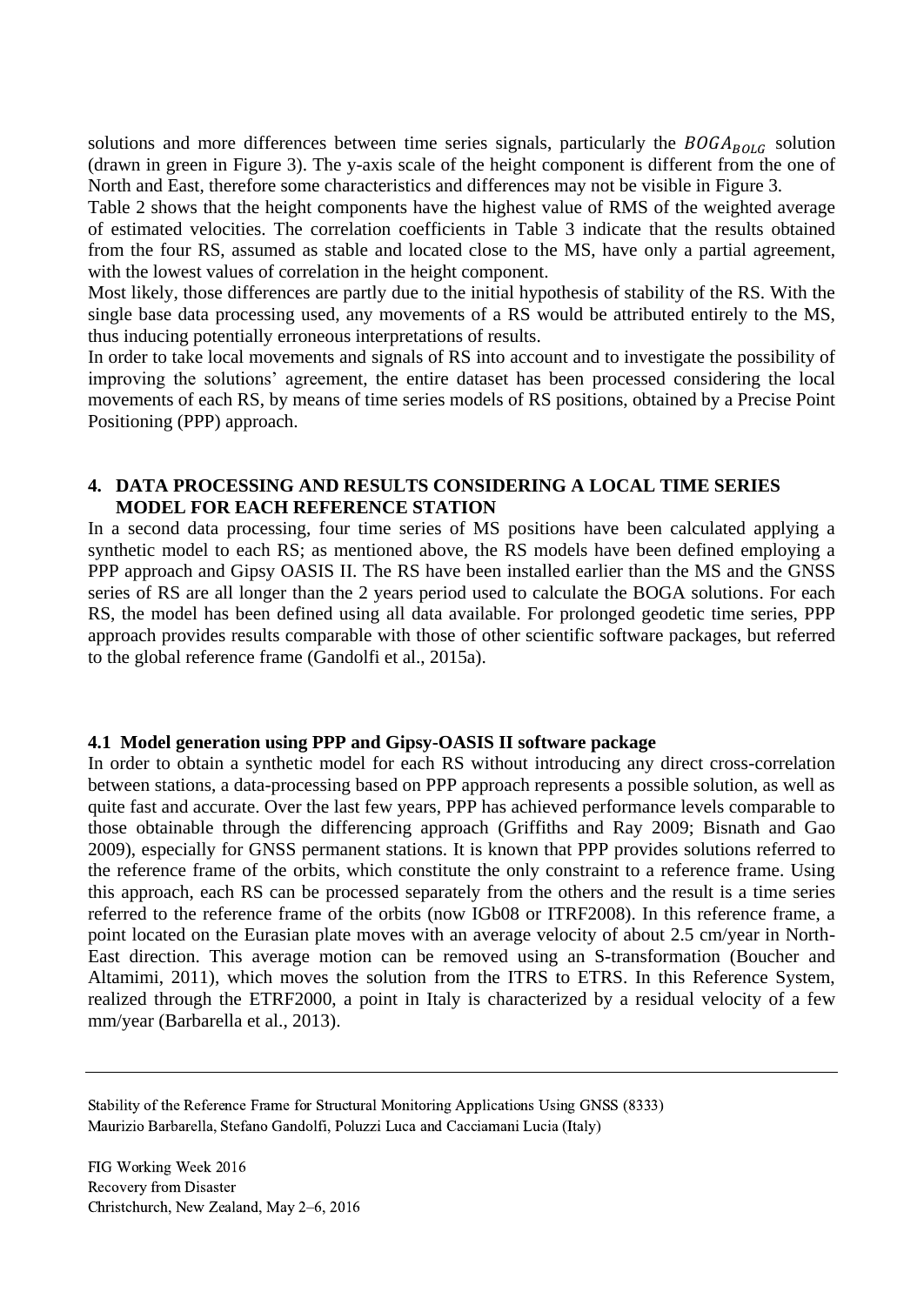Using GIPSY OASIS II software package, the data processing of the four RS has been performed and each solution was transformed in ETRF2000.

Average velocities of each RS have been estimated with the method described; the values are shown in

[Table](#page-8-0) 4 and are useful for some later analyses.

| <b>GNSS</b> reference | $\overline{\mathtt{V}}_\textnormal{N}$ | $\sigma_{\bar{V}_{N}}$ | $\rm \overline{V}_{E}$ | $\sigma_{\overline{V}_E}$ | $\overline{V}_U$ | $\sigma_{\bar{V}_U}$ |
|-----------------------|----------------------------------------|------------------------|------------------------|---------------------------|------------------|----------------------|
| stations              | $\text{(mm/y)}$                        | $\text{(mm/y)}$        | $\rm (mm/y)$           | $\text{(mm/y)}$           | (mm/y)           | $\text{(mm/y)}$      |
| <b>BLGN</b>           | 2.18                                   | 0.04                   | 1.91                   | 0.03                      | 2.46             | 0.15                 |
| <b>BO01</b>           | 2.83                                   | 0.05                   | 1.14                   | 0.05                      | 3.74             | 0.17                 |
| BOL1                  | 2.54                                   | 0.06                   | 1.49                   | 0.03                      | $-0.48$          | 0.11                 |
| <b>BOLG</b>           | 3.20                                   | 0.06                   | 0.77                   | 0.07                      | 1.41             | 0.17                 |
| weighted average      | 2.60                                   |                        | 1.51                   |                           | 1.29             |                      |
| <b>RMS</b>            | 0.44                                   |                        | 0.53                   |                           | 1.87             |                      |

<span id="page-8-0"></span>Table 4 - Average velocities of RS, derived from PPP modeling, and weighted averages of velocities in each local component.

## **4.2 Final results and discussion**

The complete models of RS, described in [4.1,](#page-7-0) have been applied to the time series obtained by the first data processing performed assuming the RS as stable. The results of this second processing are four new time series, where local movements and signals of RS are taken into account. In order to assess the influence of the RS models on MS results, the new time series of BOGA have been represented in local geodetic frame and analyzed like the previous time series, computing mean velocities and correlation coefficients. The new time series have been represented into the same graph [\(Figure 4\)](#page-9-0). Estimated mean velocities of the MS and their respective root mean square values are listed in

[Table](#page-9-1) 5, weighted averages of velocity values in each local components are also reported.

[Table](#page-10-0) 6 shows the Pearson's correlation coefficients, calculated assuming the  $BOGA_{BOL1}$  solution as a reference.

Stability of the Reference Frame for Structural Monitoring Applications Using GNSS (8333) Maurizio Barbarella, Stefano Gandolfi, Poluzzi Luca and Cacciamani Lucia (Italy)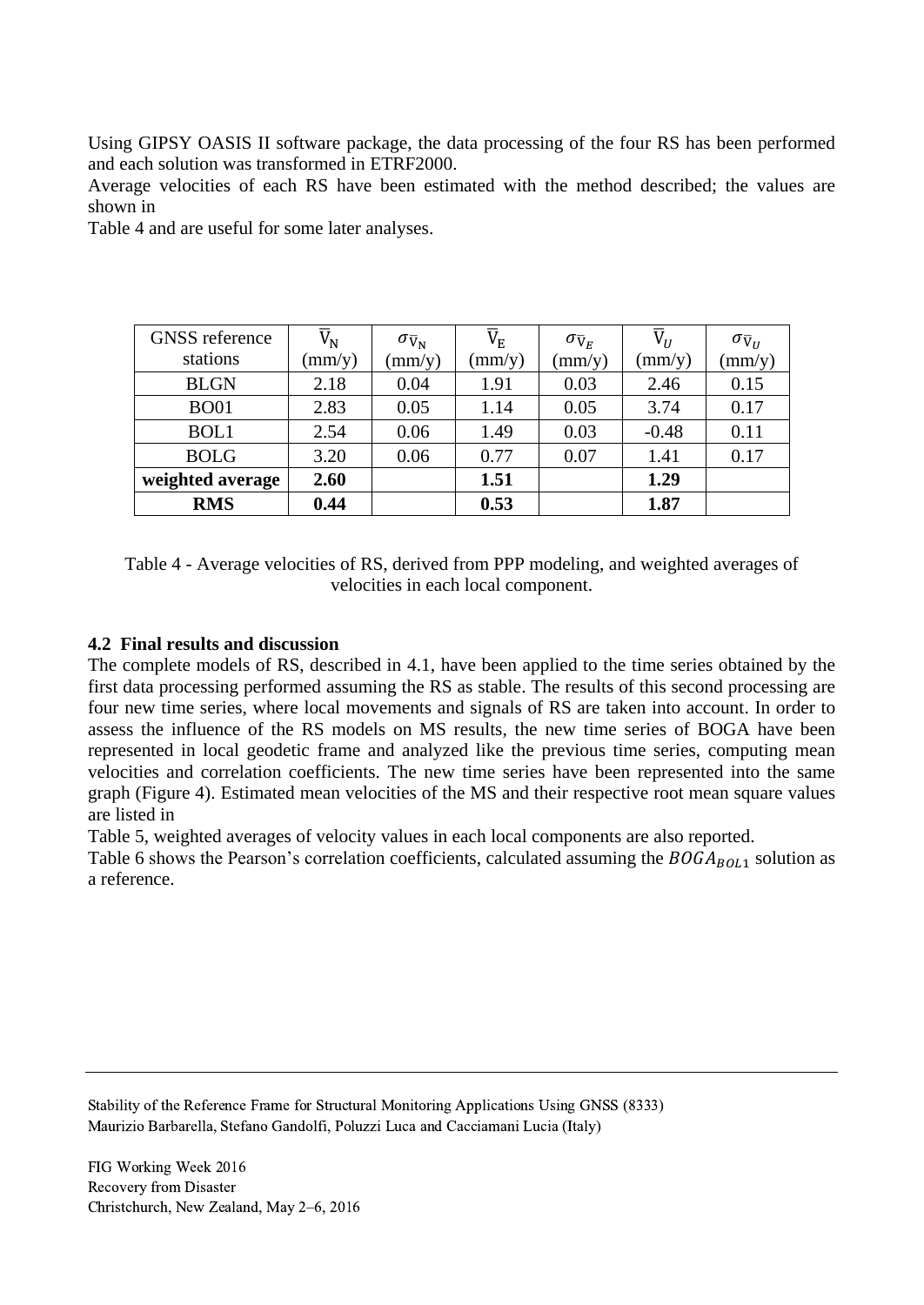

<span id="page-9-0"></span>Figure 4 – Time series of BOGA, in local geodetic components, derived from the four RS and considering the RS models. The time series are represented in different colours:  $BOGA_{BOL1}$  in *blue*, BOGA<sub>BO01</sub> in *red*, BOGA<sub>BOLG</sub> in green and BOGA<sub>BLGN</sub> in *magenta*.

| <b>Time Series</b>   | $\overline{V}_{N}$ | $\sigma_{\rm \overline{V}_{N}}$ | $\rm V_E$       | $\sigma_{\overline{V}_E}$ | $\overline{V}_{U}$ | $\sigma_{\bar{V}_{II}}$ |
|----------------------|--------------------|---------------------------------|-----------------|---------------------------|--------------------|-------------------------|
|                      | (mm/y)             | $\text{mm/y}$                   | $\text{(mm/y)}$ | $\text{(mm/y)}$           | $\text{mm/y}$      | $\text{(mm/y)}$         |
| $BOGA_{BOL1}$        | 3.35               | 0.13                            | 2.68            | 0.09                      | 0.49               | 0.20                    |
| $BOGA_{BLGN}$        | 3.56               | 0.14                            | 3.16            | 0.10                      | 1.58               | 0.22                    |
| $BOGA_{\text{B001}}$ | 3.54               | 0.16                            | 2.37            | 0.10                      | 3.41               | 0.26                    |
| $BOGA_{BOLG}$        | 3.09               | 0.10                            | 3.36            | 0.11                      | 1.14               | 0.28                    |
| weighted average     | 3.32               |                                 | 2.85            |                           | 1.49               |                         |
| <b>RMS</b>           | 0.23               |                                 | 0.45            |                           | 1.27               |                         |

<span id="page-9-1"></span>Table 5 - BOGA mean velocities, estimated for the time series obtained considering the RS models, and weighted averages of velocities in each local geodetic component.

Stability of the Reference Frame for Structural Monitoring Applications Using GNSS (8333) Maurizio Barbarella, Stefano Gandolfi, Poluzzi Luca and Cacciamani Lucia (Italy)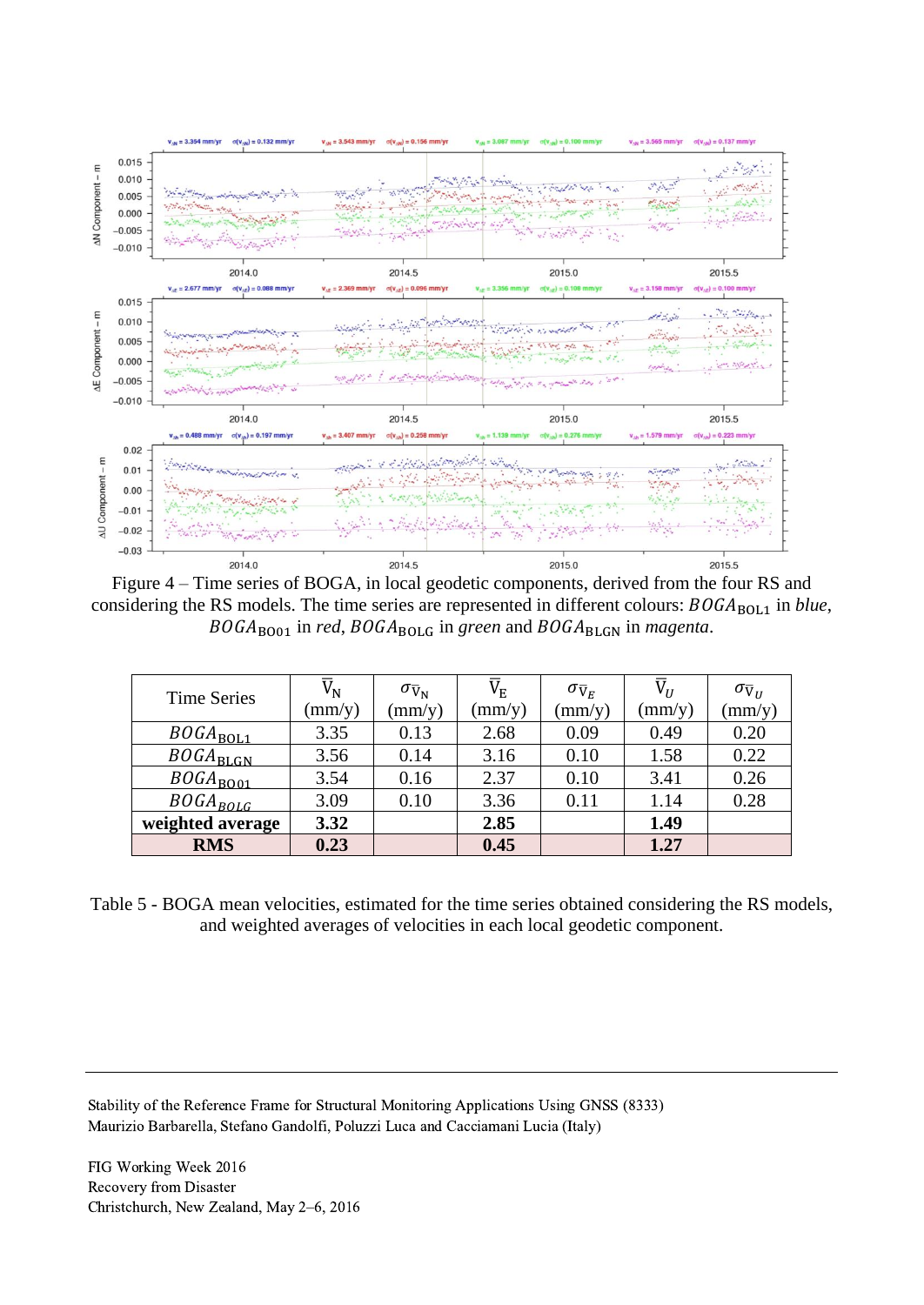| <b>Time Series</b> | Uм         | υF   | זוע  |
|--------------------|------------|------|------|
| $BOGA_{BOLG}$      | 0.82       | 0.81 | 0.39 |
| $BOGA_{BO01}$      | 0.88       | 0.90 | 0.68 |
| $BOGA_{\rm BLGN}$  | $\rm 0.81$ | 0.88 | 0.37 |
| average            | 0.84       | 0.86 | 0.48 |

<span id="page-10-0"></span>Table 6 - Pearson's correlation coefficients, calculated assuming  $BOGA_{BOL1}$  solution as reference, for time series obtained with RS models

Mean velocities of BOGA [\(](#page-9-1)

[Table](#page-9-1) 5) have been estimated for time series calculated considering synthetic RS models referred to the ETRF2000 reference systems; for this reason, the values of mean velocities in local components amount to a few mm/year.

Compared to the mean velocities in

[Table](#page-6-0) 2, the values shown in

[Table](#page-9-1) 5 are more similar and, in each local component, the root mean squares values of weighted average velocity are lower, especially for North and height component.

As mentioned before, MS solutions should be independent from the RS considered in data processing and each time series should give the same results for the BOGA station.

[Table](#page-10-0) 6 shows correlation coefficient values that are overall higher than those of the previous results [\(Table 3\)](#page-6-1), particularly in height component. Such increase suggests that considering the RS models, and thus taking into account movements and signals of RS, results in an improvement in the level of agreement between the four solutions.

Obviously, these results [\(](#page-9-1)

[Table](#page-9-1) 5) don't represent movements of the structure where the MS is located, but they represent movements of the structure together with the residual velocity of the ETRF2000 in the area of study. A rigorous procedure to remove residual velocity of the ETRF2000 cannot be defined. However, considering the respective locations of RS and MS, a weighted average velocity based on the mean velocities of each RS can be computed [\(](#page-8-0)

[Table](#page-8-0) 4); these RS velocity values can be subtracted from the velocities of MS in [Table](#page-9-1) 5 and a quasi-residual velocity of the structure can be estimated [\(](#page-10-1)

[Table](#page-10-1) 7).

| <b>Time Series</b> | $\overline{\text{V}}_{\text{N}}$<br>$\text{(mm/y)}$ | $\sigma_{\rm \bar{V}_{N}}$<br>$\text{mm/y}$ | $\rm \overline{V}_{E}$<br>$\text{(mm/y)}$ | $\sigma_{\overline{V}_E}$<br>$\text{mm/y}$ | $\overline{V}_{II}$<br>$\text{mm/y}$ | $\sigma_{\bar{V}_{II}}$<br>$\text{mm/y}$ |
|--------------------|-----------------------------------------------------|---------------------------------------------|-------------------------------------------|--------------------------------------------|--------------------------------------|------------------------------------------|
|                    |                                                     |                                             |                                           |                                            |                                      |                                          |
| $BOGA_{BOL1}$      | 0.76                                                | 0.46                                        | 1.16                                      | 0.54                                       | $-0.81$                              | 1.88                                     |
| $BOGA_{\rm BLGN}$  | 0.97                                                | 0.47                                        | 1.64                                      | 0.54                                       | 0.28                                 | 1.89                                     |
| $BOGA_{BO01}$      | 0.95                                                | 0.47                                        | 0.86                                      | 0.54                                       | 2.11                                 | 1.89                                     |
| $BOGA_{BOLG}$      | 0.49                                                | 0.46                                        | 1.84                                      | 0.54                                       | $-0.16$                              | 1.89                                     |
| weighted average   | 0.78                                                |                                             | 1.37                                      |                                            | 0.36                                 |                                          |
| <b>RMS</b>         | 0.22                                                |                                             | 0.45                                      |                                            | 1.25                                 |                                          |

<span id="page-10-1"></span>Stability of the Reference Frame for Structural Monitoring Applications Using GNSS (8333) Maurizio Barbarella, Stefano Gandolfi, Poluzzi Luca and Cacciamani Lucia (Italy)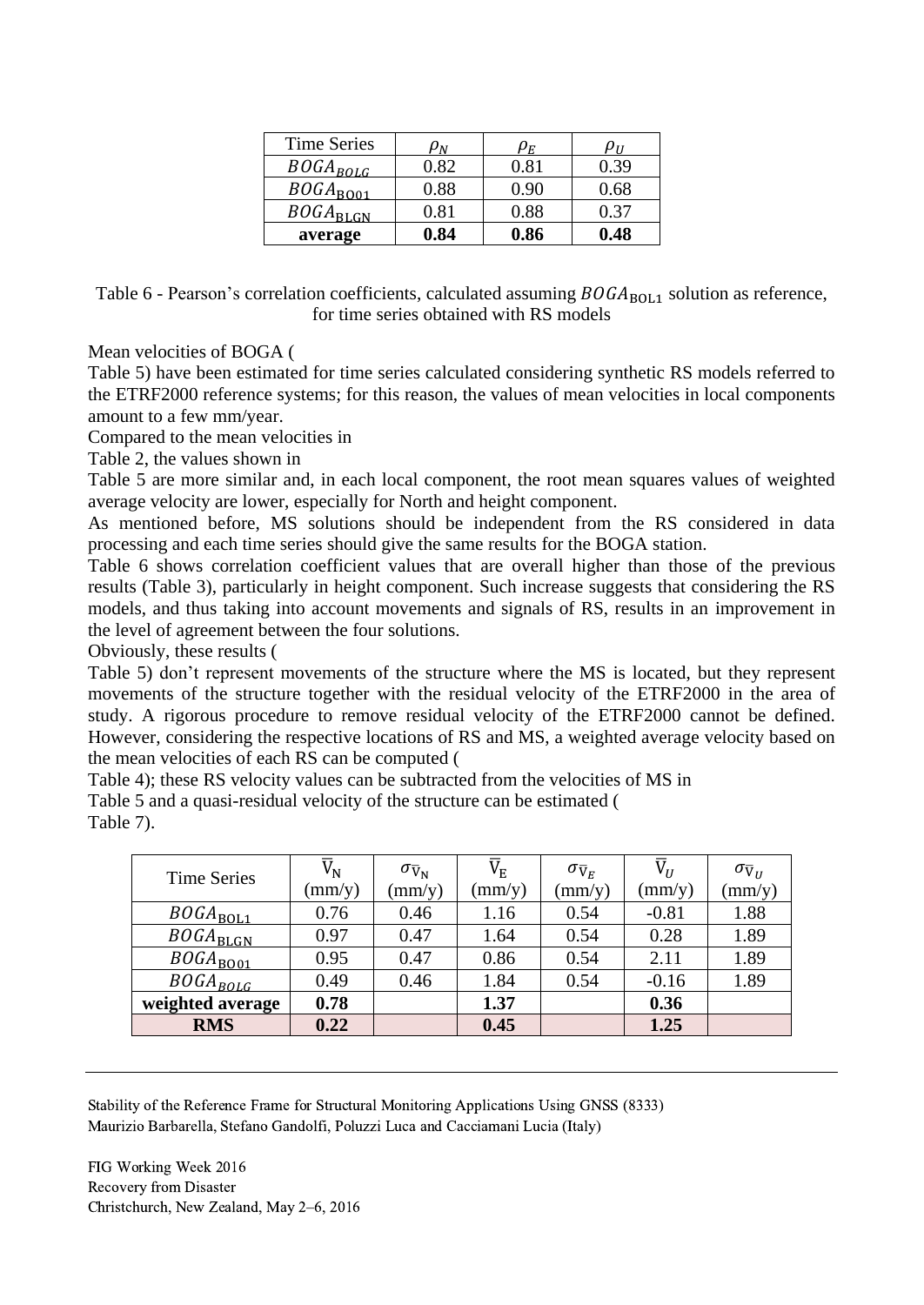Table 7 - Quasi residual velocities of the Garisenda tower

## **5. CONCLUSIONS**

Some aspects concerning the stability of reference frame, in particular when dealing with structural monitoring, have been investigated in this paper. The monitoring of an historical tower, the Garisenda tower located in Bologna (Italy), has been selected as a case study. The particularity of this case is the availability of four GNSS dual frequency permanent stations in an area of about a 2 km from the tower. The four stations have been considered as RS in single base data processing, to obtain four time series of the MS; the four solutions are expected to be consistent and independent from the RS. Under the hypothesis of stable RS, the results show significant differences, both in terms of mean velocity and in terms of internal variability; the differences are also supported by low values of Pearson's correlation coefficient, calculated between each solutions and the solutions obtained by BOL1 RS. These results seem to indicate that the initial hypothesis of stability of the RS affects the solutions, which may represent not only any possible movements of the monitored structure but also possible movements of the RS. In order to consider this aspect, each RS has been processed using PPP approach and synthetic models of each RS movements have been produced. Each model has been applied to the time series of the MS obtained by the first data processing. The new time series show improvements in terms of mean velocity and signals, additionally, the improvements are supported by an overall increase in Pearson correlation coefficients. Obviously, since the models have been generated from a PPP solution of each RS, the synthetic models are referred to an ITRS reference frame and have been subsequently aligned to the ETRS89 reference frame, applying transformation parameters. In the ETRF2000, the coordinates are not characterized by a zero-velocity but by an average velocity that represents the residual intraplate velocity of the area. Therefore, the MS is characterized by a velocity that can be view as vectorial sum of two components: the structural movement vector and the intraplate residual velocity vector. In this case, the velocity of the MS is about 3.3, 2.8, 1.4 mm/y in North, East and Up component respectively and is consistent with the intraplate residual velocity. Removing the weighted average velocity derived by all the RS from the velocity of the MS, the resulting velocity can be regarded as close to the real structural movements and, in our case, the results seem to indicate that this velocity is not significant.

The adopted approach can be particularly important when an investigation of very small and slow movements is required; when the entity of movements is very high, in studies of movements of a structure or a part of territory, such as landslides, these considerations can represent a second order problem.

#### **REFERENCES**

Baraccani, S., G. Gasparini, M. Palermo, S. Silvestri, and T. Trombetti (2014), A Possible Interpretation of Data acquired from Monitoring Systems, in *Twelfth International Conference on Computational Structures Technology*, edited by B.H.V. Topping and P. Iványi, pp. 1–12, Civil-Comp Press, Stirlingshire, Scotland.

Stability of the Reference Frame for Structural Monitoring Applications Using GNSS (8333) Maurizio Barbarella, Stefano Gandolfi, Poluzzi Luca and Cacciamani Lucia (Italy)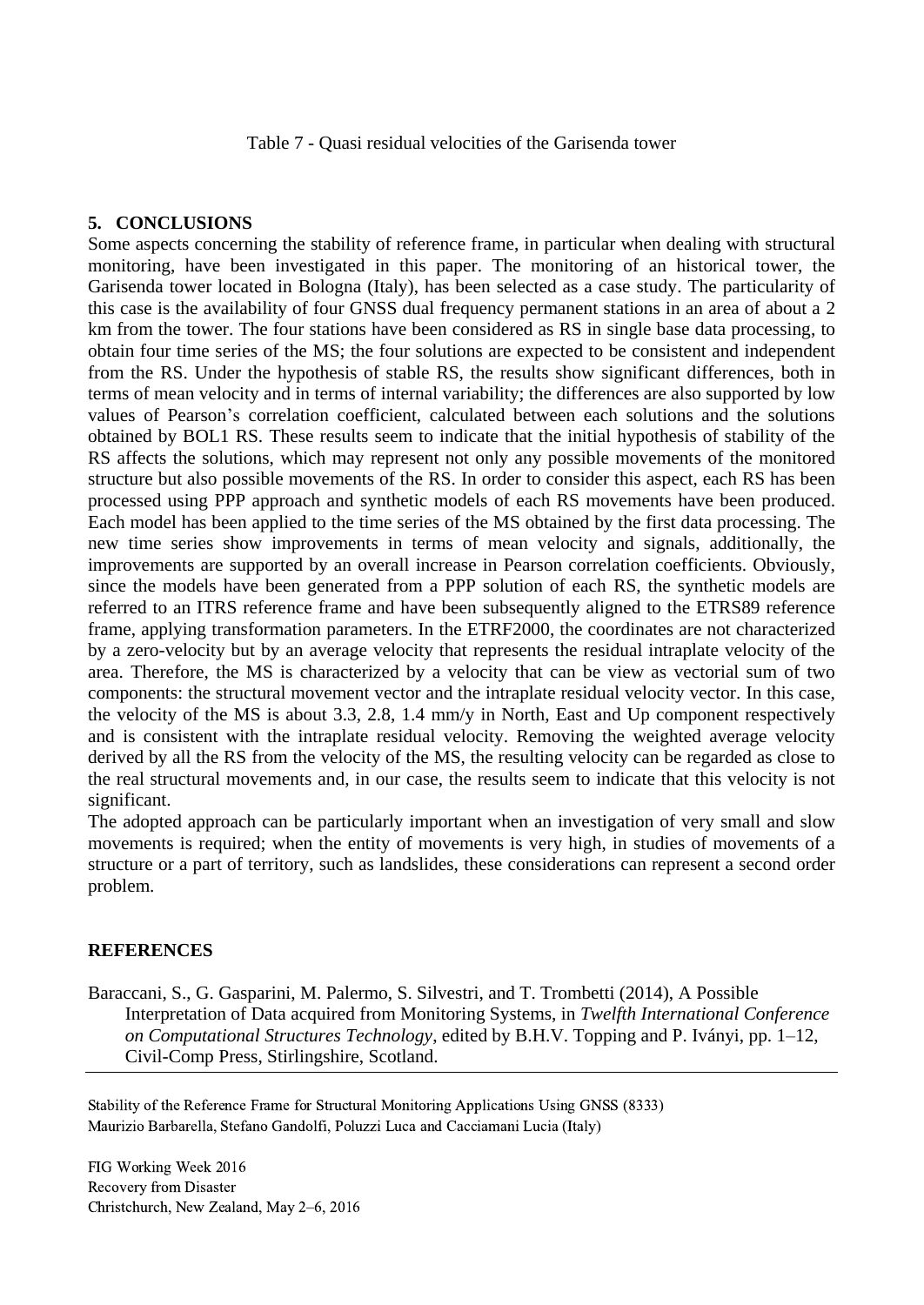- Barbarella, M., S. Gandolfi, L. Poluzzi, and L. Tavasci (2013), Il monitoraggio della rete Rete Dinamica Nazionale dal 2009 al 2013, in *Conferenza Nazionale ASITA*, pp. 95–102, Centro Congressi – Riva del Garda, Italy.
- Bisnath, S., and Y. Gao (2009), Current state of precise point positioning and future prospects and limitations, *Obs. our Chang. earth*.
- Boucher, C., and Z. Altamimi (2011), Memo: Specifications for reference frame fixing in the analysis of a EUREF GPS campaign.
- Dach, R., S. Lutz, P. Walser, and P. Fridez (2015), *Bernese GNSS Software, Version 5.2*. Gandolfi, S., L. Tavasci, and L. Poluzzi (2015a), Improved PPP performance in regional networks, *GPS Solut.*, 1–13.
- Gandolfi, S., L. Poluzzi, and L. Tavasci (2015b), Structural Monitoring Using GNSS Technology and Sequential Filtering, , (May 2015), 17–21.
- Giordano, F. (2000), *La torre Garisenda*, edited by Costa, Fondazione del Monte di Bologna e Ravenna, Bologna.
- Griffiths, J., and J. R. Ray (2009), On the precision and accuracy of IGS orbits, *J. Geod.*, *83*(3-4), 277–287.
- Herring, T., R. King, and S. McClusky (2006), GAMIT reference manual, *GPS Anal. MIT, release*.
- Pearson, K. (1895), Note on regression and inheritance in the case of two parents, *Proc. R. Soc. London*.
- Realini, E., and M. Reguzzoni (2013), goGPS: open source software for enhancing the accuracy of low-cost receivers by single-frequency relative kinematic positioning, *Meas. Sci. Technol.*
- Takasu, T. (2011), RTKLIB: An open source program package for GNSS positioning, *2011-06 11).[2011-07-20].*

#### **BIOGRAPHICAL NOTES**

**Maurizio Barbarella** received the Degree in Physics cum laude in 1971 at the University of Bologna. He has been full professor of geomatics at the universities of Ancona and Rome and is currently full professor at the University of Bologna. His current research interests concern monitoring of structures and of territory with various surveying techniques, such as high-resolution satellite images, Terrestrial Laser Scanner, GNSS.

Stability of the Reference Frame for Structural Monitoring Applications Using GNSS (8333) Maurizio Barbarella, Stefano Gandolfi, Poluzzi Luca and Cacciamani Lucia (Italy)